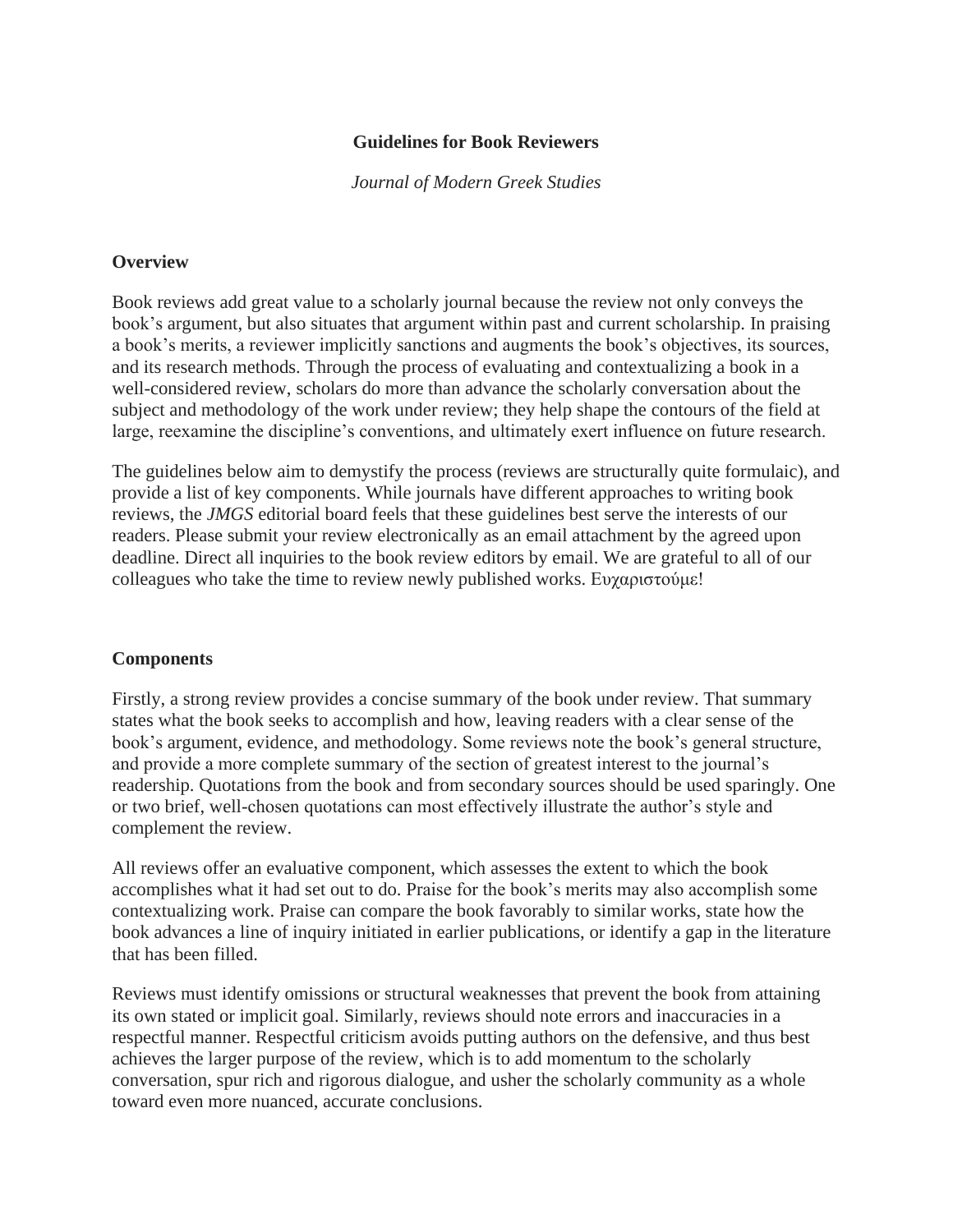After articulating the book's goal and assessing the extent to which that goal was accomplished, reviews should proceed to evaluating the importance of that accomplishment to the field. Reviewers should note the relevant theoretical literatures in this domain and examine how the book under review applies theoretical tools in innovative ways, or advances the available theoretical apparatus itself. Contextualizing the book also means that a reviewer should consider how the book under review relates to current scholarship, shedding light on an underexplored area or reevaluating the field's typical emphasis.

# **Ethical considerations**

Authors of *JMGS* book reviews are bound by the same ethical guidelines as authors of scholarly articles. Those [ethical guidelines are available here under "responsibility of the author."](https://www.press.jhu.edu/journals/author-resources/ethics-and-malpractice-statement) Book review authors must be especially scrupulous in considering potential conflicts of interest. Those who present potential conflicts of interest include dissertation advisors or advisees of the book author, former or current department colleagues, former or current co-authors, and those who contributed significantly to the manuscript, reviewed the book for a press or another journal, or have major scholarly, ideological, or personal disagreements with the author. It is impossible for the editors to anticipate all of these scenarios, so we rely on reviewers to disclose potential conflicts of interest upon receiving an invitation to review.

#### **A rewarding process**

Book reviews play a significant role in the direction of Modern Greek Studies. A book review does not merely articulate the importance of an individual book's contribution, but reinscribes the trajectory and values of the field as a whole. The rewards of a book review go beyond the free issue of *JMGS,* the CV line, and the copy of a book that reviewers get to keep if they complete the review. We hope reviewers will find the process itself intellectually rewarding, and gain satisfaction from entering into dialogue with the distinguished members of the *JMGS*  community—authors and readers alike.

# **Formatting the Review**

Please make your review conforms as closely as possible to the format provided below. The review should not exceed 1200 words.

# **Sample heading for titles in Greek**:

Elizabeth Arseniou. Eλισάβετ Αρσενίου*, Νοσταλγοί και πλαστουργοί. Εντυπα, κείμενα, και κινήματα στη μεταπολεμική Ελλάδα*. Athens: Parafernalia. 2003. Pp. 448. Paper €20.

[Author's (or editor's) name in English, period. Author's (or editor's) name in Greek, nominative case, comma, *title in Greek italicized and underlined using sentence capitalization*, period. City of publication in English, colon, publisher in English, period. Publication date, period. Page numbers as follows: Pp. 448 followed by period. Cloth *or* Paper *space* Price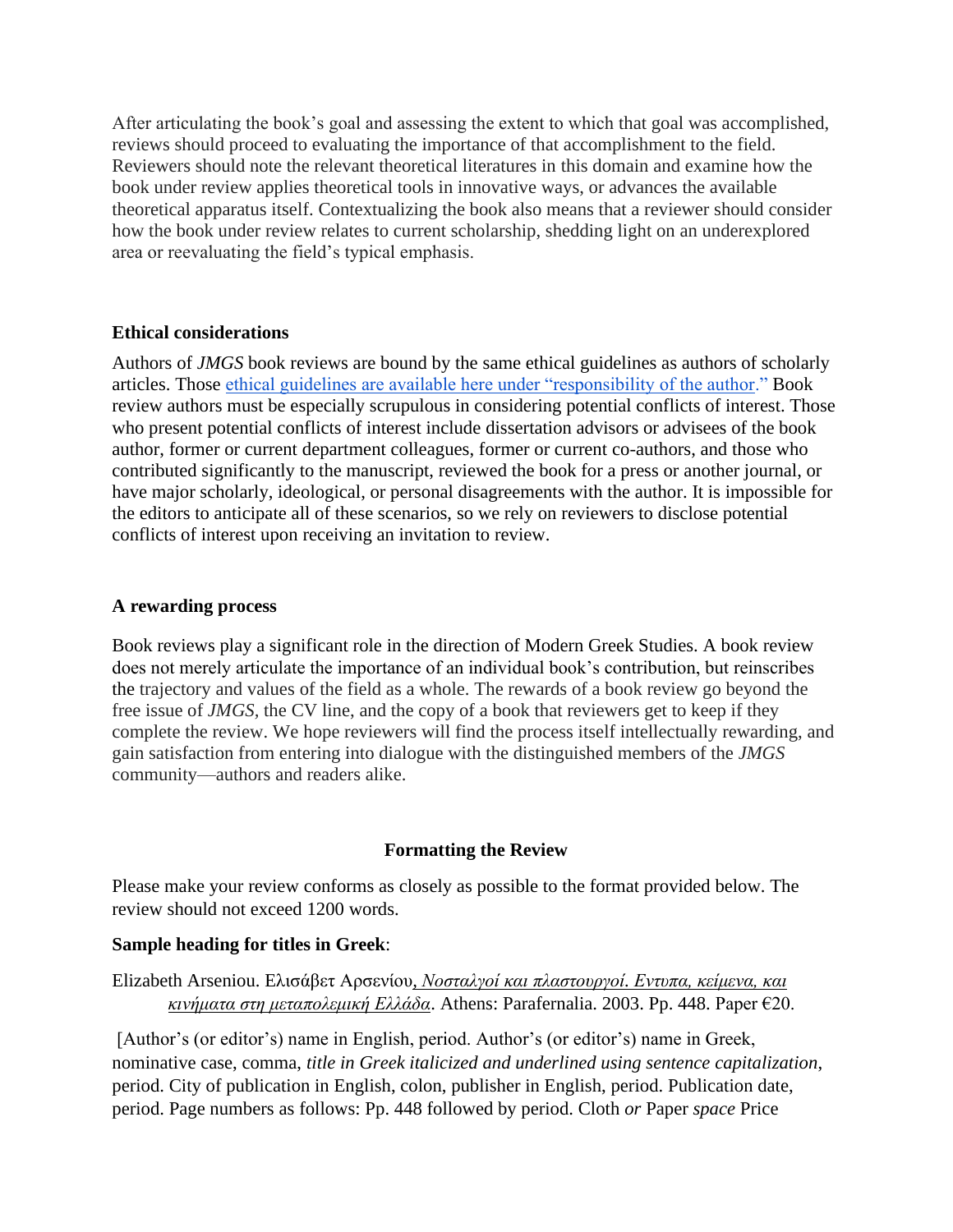followed by period. Note the monetary symbol of the euro as well as the indentation of all lines following the first line. Note: format indent using your processor's feature for indenting and not a line break and tab.

#### **Sample heading for titles in English:**

Susan Buck Sutton, editor, *Contingent Countryside: Settlement, Economy, and Land Use in the Southern Argolid since 1700.* Stanford: Stanford University Press. 2000. Pp. xii + 391. 38 illustrations, 6 maps. Cloth \$90.00.

[Author's (or editor's) name, comma. *Title italicized and underlined using title capitalizations*, period. Translator's name, etc., if applicable, period. City of publication, colon, publisher's name, period. Publication date, period. Page numbers as follows: Pp. xii + 391 followed by period. Illustrations, maps, figures, tables as follows: 38 illustrations, 6 maps, 2 tables followed by period. Cloth *or* Paper *space* Price followed by period. Note the indentation of all lines following the first line: **please use your processor's feature for indenting and not a line break and tab to make this indentation**. When calculating page numbers, count only those that relate to the book proper; do not include advertisements.]

Sample text:

Be sure to type your text, including the heading, double line spaced, with one-inch margins

and a 12-point font. Indent paragraphs as shown. Do not use any notes please; incorporate any

necessary documentation into the text, "like this page number" (11).

Keep as closely as possible the word count assigned to you. The editor will feel free to cut

a review that is excessively long. *Also, please observe the deadline.*

# YOUR NAME IN CAPITALS

*Your academic affiliation here, italicized*